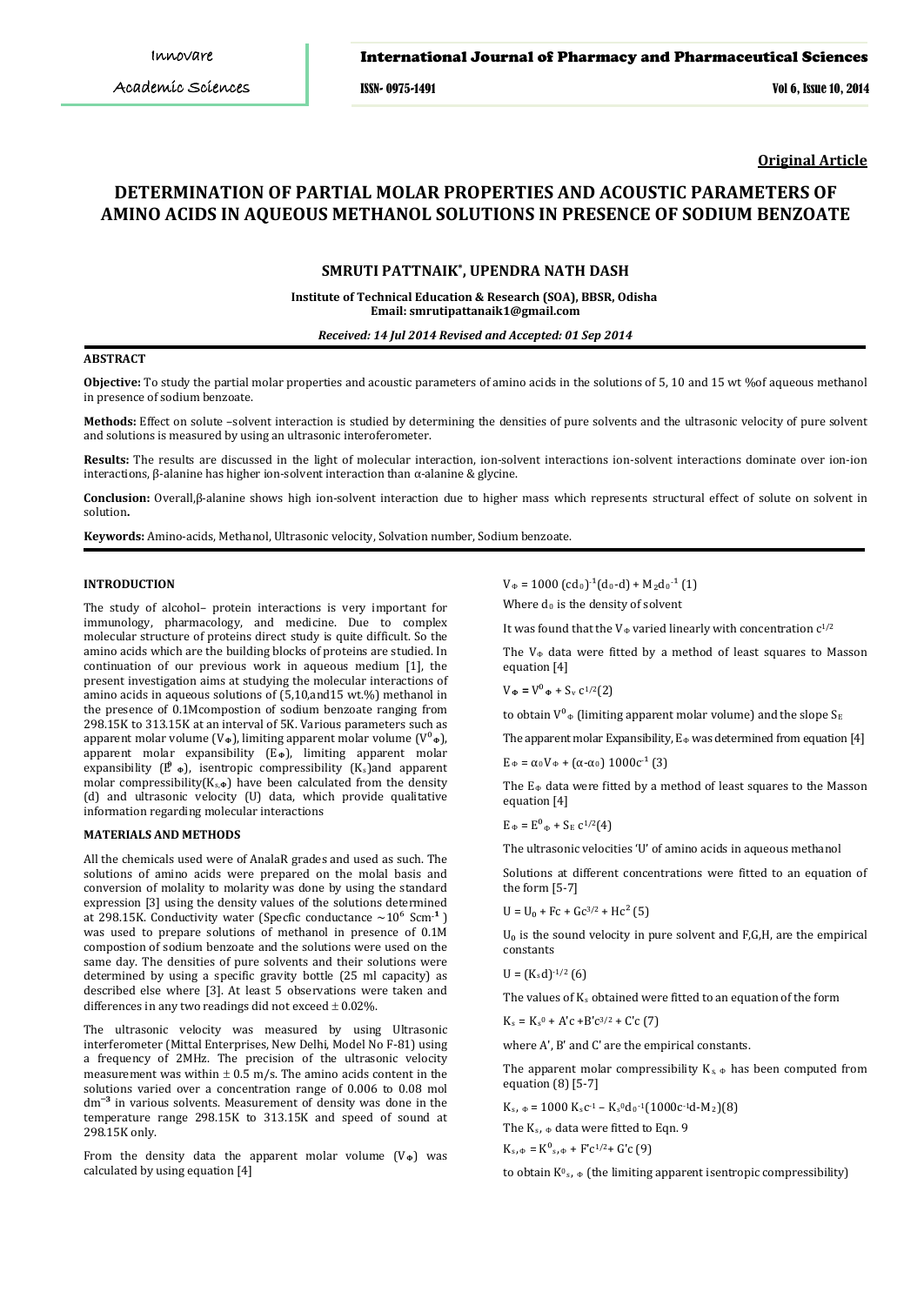The solvation number  $S_n$  can be related to  $K_s$  by equation (10)

$$
S_n = n_1 n_2^{-1} [1 - VK_s (n_1 V_1^0 K_s^0)^{-1}] (10)
$$

Where V is the volume of the solution containing  $n_2$  moles of solute

 $V_1^0$  is the molar volume of solvent and  $n_1$  is the number of moles of solvent

The variation of solvation number with molar concentration of the solute leads to the limiting solvation number,  $S_n$ <sup>0</sup> which was obtained from the relation (11)

Lim  $K_{s,\varphi} = -S_n{}^0V_1{}^0K_s{}^0(11)$ 

**c->0**

From the density and sound velocity values,the magnitude of relative association,  $R_A$  was calculated from the relation [5-7]

 $R_A = (d/d_0)(U_0/U)^{1/3}$  (12)

#### **RESULTS AND DISCUSSION**

The values of partial molar volume ( $V\Phi^0$ ), partial molar expansibility  $(E_{\Phi}^0)$ , the slope  $(S_v)$  of the plot of  $V_{\Phi}$ vs c<sup>1/2</sup>and the slope  $S_E$  of  $E_{\Phi}$  vs c1/2 are given in Table1 for amino acids in different wt.%(5,10, and 15) of methanol in water at temperatures ranging from 298.15K to 313.15K at an interval of 5K.

The density values of the solutions of amino acids vary linearly with concentrations in all wt.% of aqueous solutions of methanol in

presence of 0.1 M sodium benzoate at different temperatures. It was found that the V<sub>®</sub> values vary linearly with c  $\nu$  for all the solutions at the experimental temperatures Since  $V_{\Phi}^0$  value indicates the ionsolvent interactions at infinite dilution (as the ion-ion interaction vanishes at infinite dilution), the positive values indicate the presence of ion-solvent interaction which decreases with rise of temperature. The presence of ion-solvent interactions between the molecules promotes structure making effect of amino acids in the solutions of methanol. As observed (Table-1) the V<sub>Φ</sub><sup>0</sup> values of βalanine are higher in all wt.% of methanol solutions pointing to the fact that ion-solvent interactions take place strongly in β-alanine as compared to the other amino acids solutions. As the magnitude of  $S_v$ is a measure of ion-ion interaction, the positive value of  $S_v$ , in most of the solutions, are indicative of strong ion-ion interaction. However, they vary with change of temperature and the content of amino acids. As observed magnitudes of  $V_{\Phi}$ <sup>0</sup> values are much greater than those of  $S_v$  for all the solutions which suggest that the ion-solvent interactions dominate over ion-ion interaction in all the solutions and at all experimental temperatures.

The values of limiting apparent molar expansibility  $E_{\Phi}^0$  (Table 1) are also positive and decrease with increase of temperature, and the values are higher in 15wt.% of methanol solutions than in other wt.%. This may be due to the gradual disappearance of caging or packing effect in the solutions with increase of temperature. But the higher  $E_{\Phi}$ <sup>0</sup> values in 15wt.%solutions as compared to those in other wt.% suggest that the appearance of caging or packing effect occurs to a greater extent in the former solution than in the other wt.% of the solutions.

| Table 1: Values of V <sub>*</sub> <sup>0</sup> (m <sup>3</sup> mol <sup>-1</sup> ), S <sub>v</sub> (m <sup>3/2</sup> mol <sup>-3/2</sup> ), E <sub>*</sub> <sup>0</sup> (m <sup>3</sup> mol <sup>-1</sup> K <sup>-1</sup> ), and S <sub>E</sub> (m <sup>3/2</sup> mole <sup>-3/2</sup> K <sup>-1</sup> ) for amino acids in different |                                                                                                      |  |  |
|---------------------------------------------------------------------------------------------------------------------------------------------------------------------------------------------------------------------------------------------------------------------------------------------------------------------------------------|------------------------------------------------------------------------------------------------------|--|--|
|                                                                                                                                                                                                                                                                                                                                       | wt.%(5,10,and15wt.%) of methanol solutions in presence of sodium benzoate at different temperatures) |  |  |

| Wt%                                   | Temperature (K)                                           |      | $V_{\Phi}{}^0$ | $\mathbf{S}_{\mathbf{v}}$ | $E_{\Phi}{}^0$ | $S_{E}$ |  |
|---------------------------------------|-----------------------------------------------------------|------|----------------|---------------------------|----------------|---------|--|
| Glycine+methanol+0.1M sodium benzoate |                                                           |      |                |                           |                |         |  |
| 5                                     | 298.15                                                    |      | 72.6           | 8.6                       | 18.7           | 19.2    |  |
|                                       | 303.15                                                    |      | 69.8           | 8.2                       | 17.8           | 19.6    |  |
|                                       | 308.15                                                    |      | 59.6           | 84                        | 17.2           | 19.7    |  |
|                                       | 313.15                                                    |      | 56.2           | 7.8                       | 16.8           | 196     |  |
| $10\,$                                | 298.15                                                    |      | 55.8           | 6.7                       | 23.8           | 24.4    |  |
|                                       | 303.15                                                    |      | 54.7           | 5.2                       | 23.6           | 24.6    |  |
|                                       | 308.15                                                    |      | 54.3           | 4.9                       | 22.8           | 24.6    |  |
|                                       | 313.15                                                    |      | 53.8           | 9.8                       | 21.6           | 24.8    |  |
|                                       | 298.15                                                    |      | 46.2           | 9.6                       | 30.9           | 31.6    |  |
| 15                                    | 303.15                                                    |      | 45.6           | $\ \, 8.8$                | 30.4           | 31.5    |  |
|                                       | 308.15                                                    |      | 45.2           | 7.9                       | 29.4           | 31.6    |  |
|                                       | 313.15                                                    |      | 44.8           | 7.2                       | 27.2           | 31.7    |  |
|                                       |                                                           |      |                |                           |                |         |  |
|                                       |                                                           |      |                |                           |                |         |  |
| 5                                     | $\alpha$ -Alanine+methanol+0.1M sodium benzoate<br>298.15 | 78.4 | 10.8           | 30.6                      |                | 31.4    |  |
|                                       | 303.15                                                    | 70.6 | 11.2           | 30.2                      |                | 31.5    |  |
|                                       | 308.15                                                    | 69.2 | 10.6           | 29.6                      |                | 31.6    |  |
|                                       |                                                           |      |                |                           |                |         |  |
|                                       | 313.15                                                    | 67.4 | 10.2           | 29.4                      |                | 31.6    |  |
| 10                                    | 298.15                                                    | 64.6 | 9.6            | 23.4                      |                | 28.6    |  |
|                                       | 303.15                                                    | 63.7 | 8.5            | 33.6                      |                | 28.5    |  |
|                                       | 308.15                                                    | 62.8 | 6.2            | 31.2                      |                | 28.4    |  |
|                                       | 313.15                                                    | 63.6 | 6.6            | 30.6                      |                | 28.2    |  |
| 15                                    | 298.15                                                    | 58.6 | 8.6            | 34.2                      |                | 26.4    |  |
|                                       | 303.15                                                    | 57.2 | $7.7\,$        | 34.5                      |                | 26.3    |  |
|                                       | 308.15                                                    | 53.4 | 6.4            | 34.2                      |                | 26.2    |  |
|                                       | 313.15                                                    | 52.1 | 5.6            | 34.1                      |                | 26.2    |  |
| 5                                     | $\beta$ -alanine+methanol+0.1M sodium benzoate            |      |                |                           |                |         |  |
|                                       | 298.15                                                    | 90.2 | 23.6           | 45.3                      |                | 46.2    |  |
|                                       | 303.15                                                    | 89.4 | 25.2           | 45.2                      |                | 46.2    |  |
|                                       | 308.15                                                    | 87.2 | 14.6           | 44.8                      |                | 46.4    |  |
| 10                                    | 313.15                                                    | 82.4 | 14.2           | 44.7                      |                | 46.4    |  |
|                                       | 298.15                                                    | 81.9 | 11.6           | 46.7                      |                | 43.1    |  |
|                                       | 303.15                                                    | 80.2 | 23.2           | 46.4                      |                | 43.6    |  |
|                                       | 308.15                                                    | 79.4 | 12.1           | 46.4                      |                | 43.1    |  |
| 15                                    | 313.15                                                    | 78.6 | 12.4           | 46.3                      |                | 43.2    |  |
|                                       | 298.15                                                    | 76.8 | 23.8           | 48.8                      |                | 40.1    |  |
|                                       | 303.15                                                    | 74.6 | 24.6           | 48.4                      |                | 40.1    |  |
|                                       | 308.15                                                    | 72.4 | 24.2           | 48.3                      |                | 40.2    |  |
|                                       | 313.15                                                    | 70.4 | 24.1           | 48.1                      |                | 40.3    |  |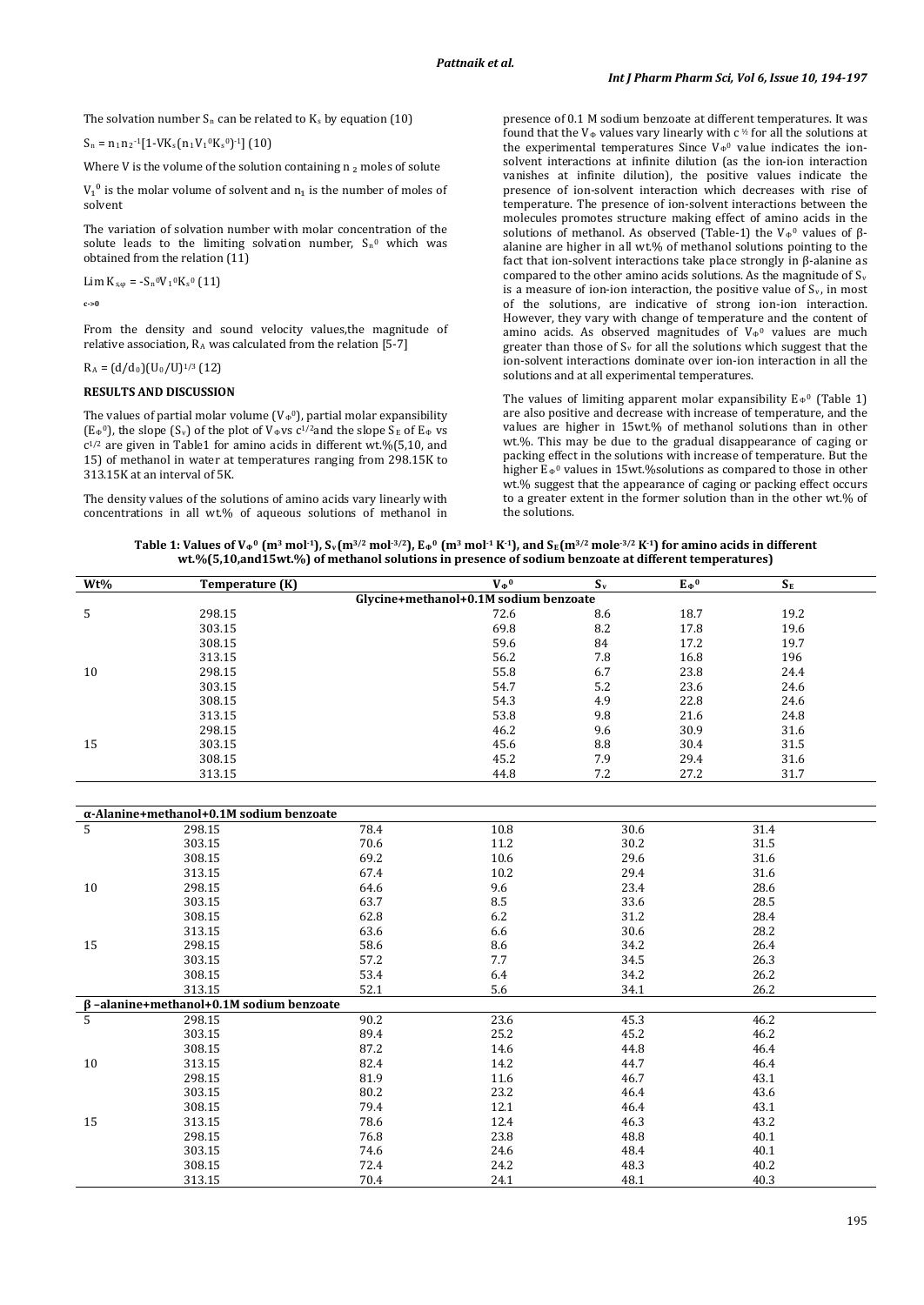A study of ultrasonic behaviour of solutions of in different wt% of aqueous methanol solutions at 298.15K reveals that the sound velocity increases and the isentropic compressibility  $(K<sub>s</sub>)$  decreases

as the contents of methanol in water+.0.1M sodium benzoate increases. The values of  $U_0$  and the empirical constants F, G and H are given in Table 2.

| Table 2: Values of $U_0$ (ms <sup>-1</sup> ) and the constants F, G, H at 298.15K |  |  |  |
|-----------------------------------------------------------------------------------|--|--|--|
|-----------------------------------------------------------------------------------|--|--|--|

| Glycine+methanol+0.1Msodium benzoate |             |        |           |           |  |
|--------------------------------------|-------------|--------|-----------|-----------|--|
| $Wt\%$                               | $U0$ (ms-1) |        |           |           |  |
|                                      | 1524.0      | 1022.4 | 627.4     | $-2022.2$ |  |
| 10                                   | 1536.8      | 812.2  | $-1413.2$ | $-1914.6$ |  |
| 15                                   | 1544.0      | 413.4  | $-1028.4$ | $-1128.2$ |  |
|                                      |             |        |           |           |  |

| $\alpha$ -alanine+methanol+0.1Msodium benzoate |        |        |           |           |  |
|------------------------------------------------|--------|--------|-----------|-----------|--|
|                                                | 1552.0 | 938.2  | $-1931.0$ | 712.8     |  |
| 10                                             | 1564.0 | 526.2  | $-1365.2$ | 623.4     |  |
| 15                                             | 1572.0 | 465.4  | $-1024.6$ | 1816.7    |  |
| B-alanine+methanol+0.1Msodium benzoate         |        |        |           |           |  |
|                                                | 1524.0 | 1022.4 | 627.4     | $-2022.2$ |  |
| 10                                             | 1536.8 | 812.2  | $-1413.2$ | $-1914.6$ |  |
| 15                                             | 1544.0 | 413.4  | $-1028.4$ | $-1128.2$ |  |

Such changes are also reported by other workers in other aqueous solvent mixtures like water + methanol [10], and water + PG [11]. As observed, the sound velocity increases with an increase in concentrations of the solutions The values of sound velocities of βalanine are higher in methanol+.1M sodium benzoate solutions in all wt% than in the solutions of other amino acids. A typical plot of U-U0/C vs. C1/2 in 10wt% of methanol at 298.15K is given in fig1. The value of isentropic compressibility  $(K_s)$  decreases with increase in concentration of the solutions in all the amino acids. As observed the values of Ks of β-alanine are less in different wt% of methanol solutions than for other amino acids and are in the reverse order to the sound velocities



**Fig. 1: plot of u-u0//c vs c1/2 in 10wt% of methonal solution in presence sodium benzoate**



**Fig. 2: Plot of ksφ vs c1/2in 15wt% of methanol solution in the presence of sodium benzoate. The apparent isentropic molar compressibility Ks,<sup>Φ</sup> increases with concentration of the solutions. The values of Ks,<sup>Φ</sup> are negative and so also the values of K0s,Φ. The negative values may be explained by two different phenomena, i. e., electrostriction and hydrophobic solvation. A typical plot of Ks,φ vs c1\2 in 15wt% of methanol +.1sodium benzoate is given in fig2.**

The loss of compressibility of the surrounding solvent molecules due to strong electrostrictive forces leads to the electrostrictive solvation. In other words, a tight solvation layer is formed around the ion for which the medium is little compressed by application of pressure.

|  | Table 3: Values of $K^0$ <sub>s</sub> , $\phi$ (m <sup>3</sup> mol <sup>-1</sup> Pa <sup>-1</sup> ) and the S <sup>0</sup> <sub>n</sub> |
|--|-----------------------------------------------------------------------------------------------------------------------------------------|
|--|-----------------------------------------------------------------------------------------------------------------------------------------|

| $Wt\%$                                        | $K^0$ <sub>s</sub> , $\Phi$                                | $S^0$ <sub>n</sub> |  |  |  |
|-----------------------------------------------|------------------------------------------------------------|--------------------|--|--|--|
| Glycine+methanol+0.1Msodium benzoate          |                                                            |                    |  |  |  |
|                                               | $-8.00$                                                    | $-8.00$            |  |  |  |
| 10                                            | $-0.2$                                                     | $-0.2$             |  |  |  |
| 15                                            | $-7.00$                                                    | $-7.00$            |  |  |  |
|                                               | $\alpha$ - Alanine+methanol+0.1Msodium benzoate<br>$-7.00$ |                    |  |  |  |
|                                               | $-4.00$                                                    | 5.46               |  |  |  |
| 10                                            | $-0.8$                                                     | 5.48               |  |  |  |
| 15                                            | $-6.00$                                                    | 5.84               |  |  |  |
| $\beta$ +Alanine+methanol+0.1Msodium benzoate |                                                            |                    |  |  |  |
|                                               | $-8.00$                                                    | 6.42               |  |  |  |
| 10                                            | $-6.00$                                                    | 6.48               |  |  |  |
| 15                                            | $-6.00$                                                    | 6.72               |  |  |  |